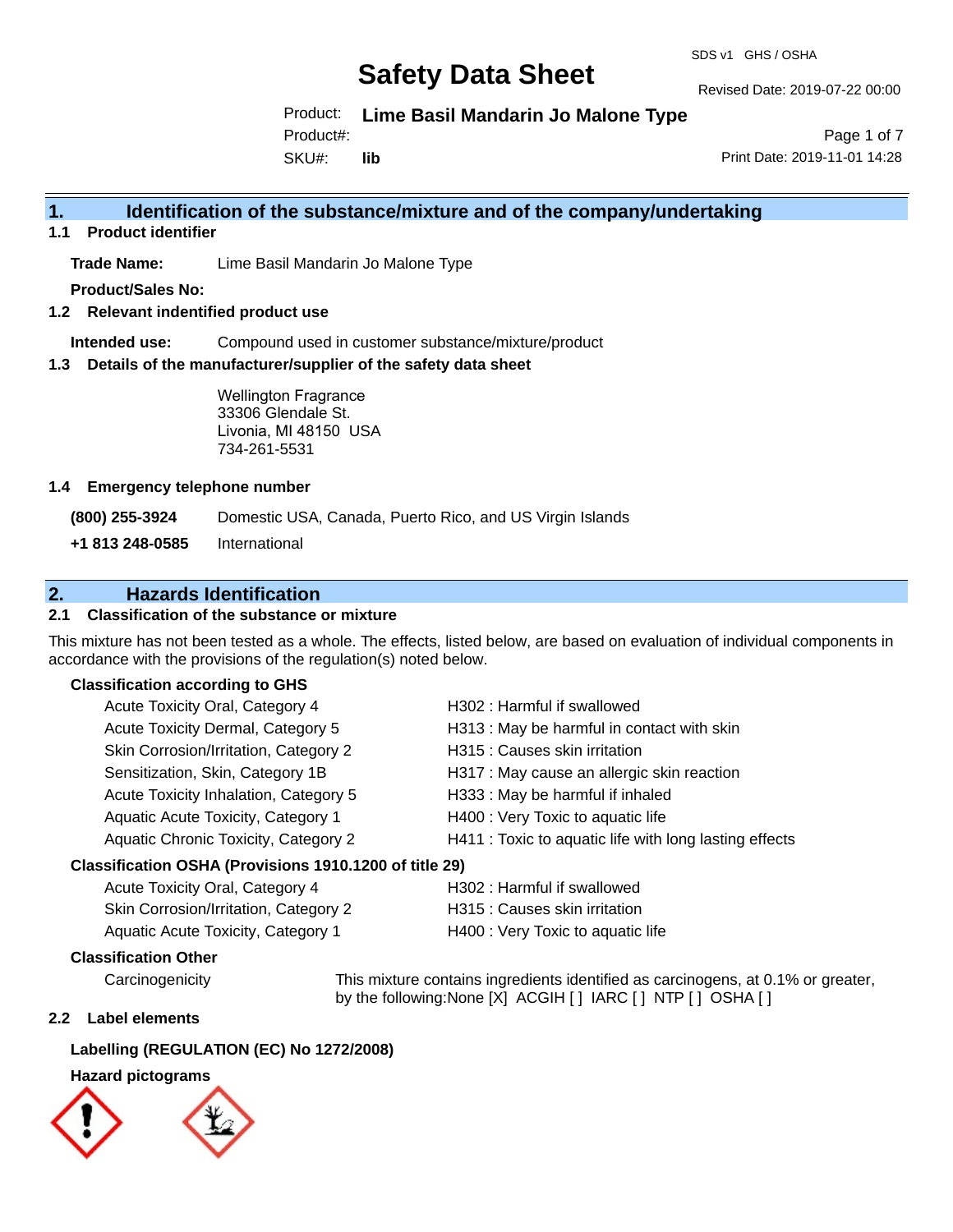Revised Date: 2019-07-22 00:00

### Product: **Lime Basil Mandarin Jo Malone Type**

Product#:

SKU#: **lib**

Page 2 of 7 Print Date: 2019-11-01 14:28

| <b>Signal Word: Warning</b>     |                                                                                          |
|---------------------------------|------------------------------------------------------------------------------------------|
| <b>Hazard statments</b>         |                                                                                          |
| H302                            | Harmful if swallowed                                                                     |
| H313                            | May be harmful in contact with skin                                                      |
| H315                            | Causes skin irritation                                                                   |
| H317                            | May cause an allergic skin reaction                                                      |
| H333                            | May be harmful if inhaled                                                                |
| H400                            | Very Toxic to aquatic life                                                               |
| H411                            | Toxic to aquatic life with long lasting effects                                          |
| <b>Precautionary Statements</b> |                                                                                          |
| <b>Prevention:</b>              |                                                                                          |
| P <sub>264</sub>                | Wash hands thoroughly after handling                                                     |
| P <sub>270</sub>                | Do not eat, drink or smoke when using this product                                       |
| P272                            | Contaminated work clothing should not be allowed out of the workplace                    |
| P273                            | Avoid release to the environment                                                         |
| <b>Response:</b>                |                                                                                          |
| $P301 + P312 + P330$            | IF SWALLOWED: Call a POISON CENTER or doctor/physician if you feel unwell Rinse<br>mouth |
| $P302 + P352$                   | IF ON SKIN: Wash with soap and water                                                     |
| $P304 + P312$                   | IF INHALED: Call a POISON CENTER or doctor/physician if you feel unwell                  |
| $P333 + P313$                   | If skin irritation or a rash occurs: Get medical advice/attention                        |
| P362                            | Take off contaminated clothing and wash before reuse                                     |
| P363                            | Wash contaminated clothing before reuse                                                  |
| P391                            | <b>Collect Spillage</b>                                                                  |

#### **2.3 Other Hazards**

#### **no data available**

# **3. Composition/Information on Ingredients**

#### **3.1 Mixtures**

This product is a complex mixture of ingredients, which contains among others the following substance(s), presenting a health or environmental hazard within the meaning of the UN Globally Harmonized System of Classification and Labeling of Chemicals (GHS):

| CAS#<br>Ingredient     | EC#                                | Conc.<br>Range | <b>GHS Classification</b>           |  |
|------------------------|------------------------------------|----------------|-------------------------------------|--|
| 120-51-4               | 204-402-9                          | $70 - 80 \%$   | H302; H313; H400; H411              |  |
| <b>Benzyl Benzoate</b> |                                    |                |                                     |  |
| 5989-27-5              | 227-813-5                          | $5 - 10 \%$    | H226; H304; H315; H317; H400; H410  |  |
| Limonene               |                                    |                |                                     |  |
| $80 - 54 - 6$          | 201-289-8                          | $2 - 5%$       | H227; H302; H315; H317; H361; H401; |  |
|                        | <b>Butylphenyl Methylpropional</b> |                | H412                                |  |
| 107-75-5               | 203-518-7                          | $2 - 5%$       | H317; H319; H402                    |  |
| Hydroxycitronellal     |                                    |                |                                     |  |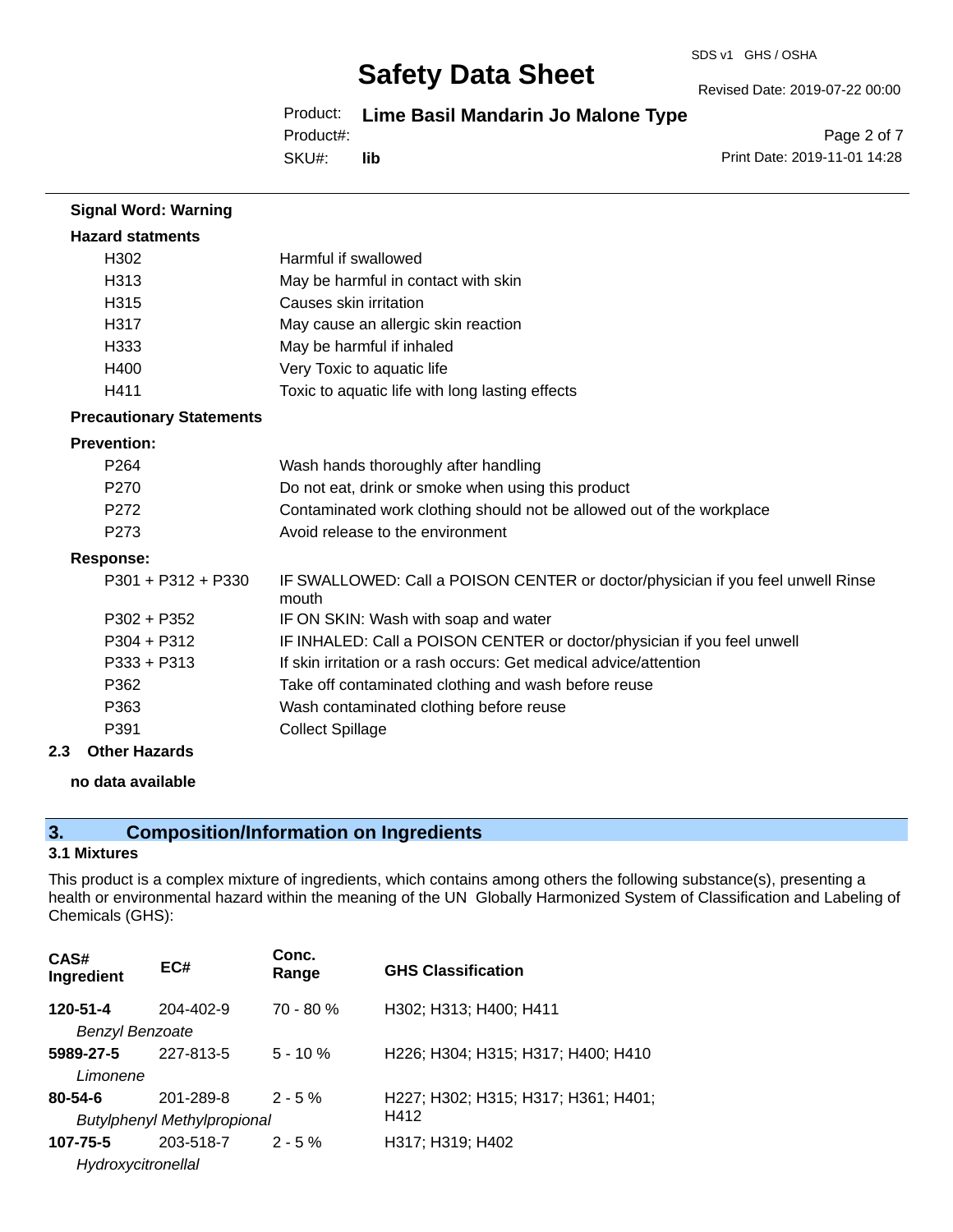#### SDS v1 GHS / OSHA

# **Safety Data Sheet**

Revised Date: 2019-07-22 00:00

## Product: **Lime Basil Mandarin Jo Malone Type**

Product#:

SKU#: **lib**

Page 3 of 7 Print Date: 2019-11-01 14:28

| CAS#<br>Ingredient                                       | EC#                    | Conc.<br>Range | <b>GHS Classification</b>          |
|----------------------------------------------------------|------------------------|----------------|------------------------------------|
| 24851-98-7                                               | 246-495-9              | $2 - 5%$       | H402                               |
|                                                          | Methyldihydrojasmonate |                |                                    |
| 115-95-7                                                 | 204-116-4              | $1 - 2 \%$     | H227; H315; H317; H320; H402       |
| <b>Linalyl Acetate</b>                                   |                        |                |                                    |
| 1205-17-0                                                | 214-881-6              | 1 - 2 $%$      | H303; H317; H361; H401; H411       |
| a-Methyl-1,3-benzodioxole-5-propionaldehyde              |                        |                |                                    |
| 78-70-6                                                  | 201-134-4              | $1 - 2 \%$     | H227; H303; H315; H317; H319; H402 |
| Linalool                                                 |                        |                |                                    |
| 8016-96-4                                                | 282-490-8              | $0.1 - 1.0 %$  | H315; H317; H319; H401; H411       |
| Vetiveria zizanoides root oil                            |                        |                |                                    |
| 5392-40-5                                                | 226-394-6              | $0.1 - 1.0 \%$ | H313; H315; H317; H319; H401       |
| Citral                                                   |                        |                |                                    |
| See Section 16 for full text of GHS classification codes |                        |                |                                    |

See Section 16 for full text of GHS classification codes which where not shown in section 2

Total Hydrocarbon Content (%  $w/w$ ) = 7.03

| $\overline{4}$ . | <b>First Aid Measures</b>                                                  |                                                                                                               |  |
|------------------|----------------------------------------------------------------------------|---------------------------------------------------------------------------------------------------------------|--|
| 4.1              | <b>Description of first aid measures</b>                                   |                                                                                                               |  |
|                  | Inhalation:                                                                | Remove from exposure site to fresh air and keep at rest.<br>Obtain medical advice.                            |  |
|                  | Eye Exposure:                                                              | Flush immediately with water for at least 15 minutes.<br>Contact physician if symptoms persist.               |  |
|                  | <b>Skin Exposure:</b>                                                      | Remove contaminated clothes. Wash thoroughly with water (and soap).<br>Contact physician if symptoms persist. |  |
|                  | Ingestion:                                                                 | Rinse mouth with water and obtain medical advice.                                                             |  |
| 4.2              | Most important symptoms and effects, both acute and delayed                |                                                                                                               |  |
|                  | <b>Symptoms:</b>                                                           | no data available                                                                                             |  |
|                  | <b>Risks:</b>                                                              | Refer to Section 2.2 "Hazard Statements"                                                                      |  |
| 4.3              | Indication of any immediate medical attention and special treatment needed |                                                                                                               |  |
|                  | Treatment:                                                                 | Refer to Section 2.2 "Response"                                                                               |  |
| 5 <sub>1</sub>   | <b>Fire-Fighting measures</b>                                              |                                                                                                               |  |
| 5.1              | <b>Extinguishing media</b>                                                 |                                                                                                               |  |
|                  | Suitable:                                                                  | Carbon dioxide (CO2), Dry chemical, Foam                                                                      |  |
|                  | <b>Unsuitable</b>                                                          | Do not use a direct water jet on burning material                                                             |  |
| 5.2              | Special hazards arising from the substance or mixture                      |                                                                                                               |  |
| 5.3              | <b>During fire fighting:</b><br><b>Advice for firefighters</b>             | Water may be ineffective                                                                                      |  |

Further information: **Further information:** Standard procedure for chemical fires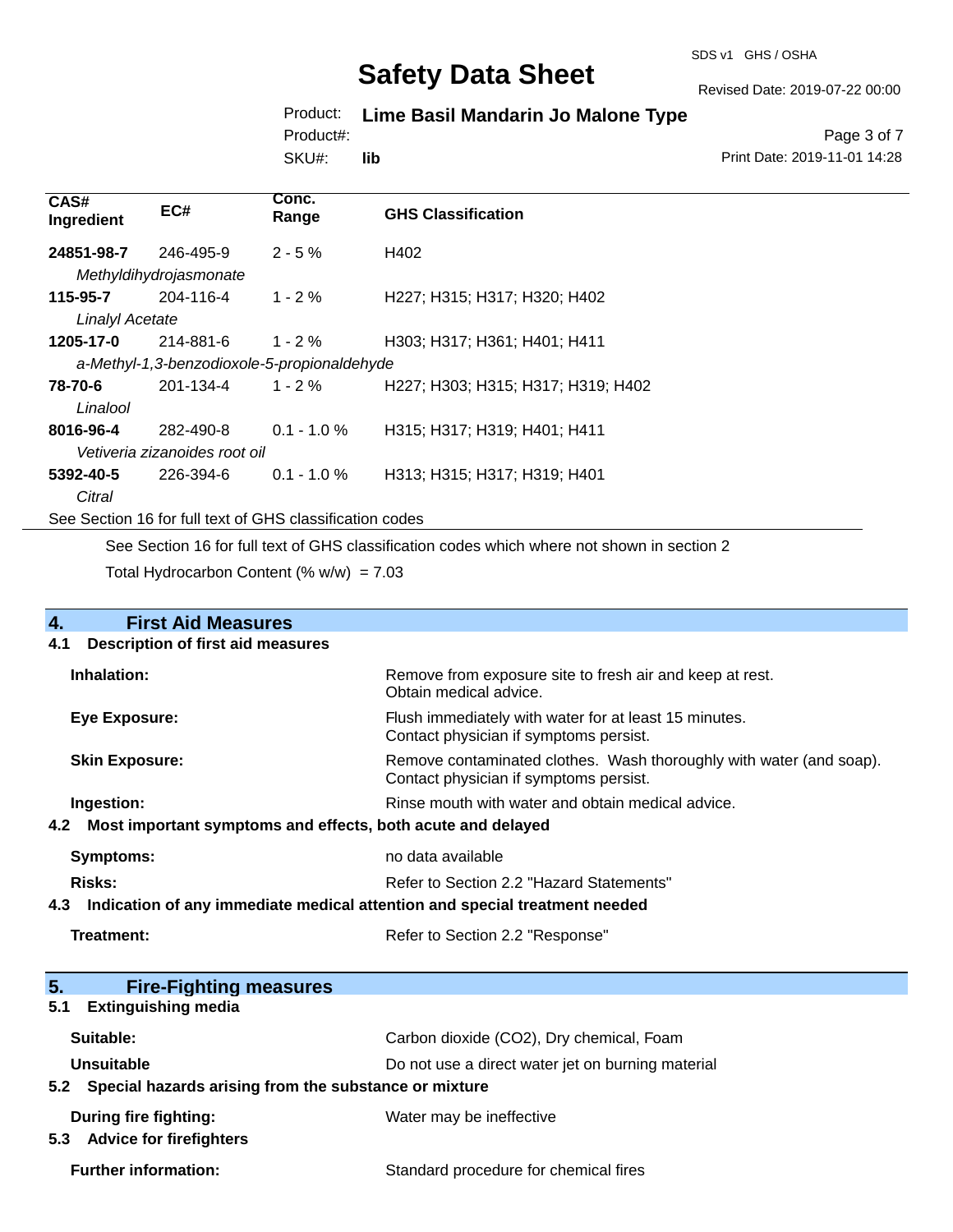Revised Date: 2019-07-22 00:00

Product: **Lime Basil Mandarin Jo Malone Type**

Product#:

SKU#: **lib**

Page 4 of 7 Print Date: 2019-11-01 14:28

#### **6. Accidental Release Measures**

#### **6.1 Personal precautions, protective equipment and emergency procedures**

Avoid inhalation and contact with skin and eyes. A self-contained breathing apparatus is recommended in case of a major spill.

#### **6.2 Environmental precautions**

Keep away from drains, soil, and surface and groundwater.

#### **6.3 Methods and materials for containment and cleaning up**

Clean up spillage promptly. Remove ignition sources. Provide adequate ventilation. Avoid excessive inhalation of vapors. Gross spillages should be contained by use of sand or inert powder and disposed of according to the local regulations.

#### **6.4 Reference to other sections**

Not Applicable

### **7. Handling and Storage**

#### **7.1 Precautions for safe handling**

Apply according to good manufacturing and industrial hygiene practices with proper ventilation. Do not drink, eat or smoke while handling. Respect good personal hygiene.

#### **7.2 Conditions for safe storage, including any incompatibilities**

Store in a cool, dry and ventilated area away from heat sources and protected from light in tightly closed original container. Avoid uncoated metal container. Keep air contact to a minimum.

#### **7.3 Specific end uses**

No information available

#### **8. Exposure Controls/Personal Protection**

#### **8.1 Control parameters**

| <b>Exposure Limits:</b> | Contains no substances with occupational exposure limit values. |  |  |
|-------------------------|-----------------------------------------------------------------|--|--|
|-------------------------|-----------------------------------------------------------------|--|--|

**Engineering Controls:** Use local exhaust as needed.

#### **8.2 Exposure controls - Personal protective equipment**

| Eye protection:                | Tightly sealed goggles, face shield, or safety glasses with brow guards and side shields, etc.<br>as may be appropriate for the exposure |
|--------------------------------|------------------------------------------------------------------------------------------------------------------------------------------|
| <b>Respiratory protection:</b> | Avoid excessive inhalation of concentrated vapors. Apply local ventilation where appropriate.                                            |
| <b>Skin protection:</b>        | Avoid Skin contact. Use chemically resistant gloves as needed.                                                                           |

#### **9. Physical and Chemical Properties**

#### **9.1 Information on basic physical and chemical properties**

| Appearance:       | Liquid                            |
|-------------------|-----------------------------------|
| Odor:             | Conforms to Standard              |
| Color:            | Yellow Tint to Pale Yellow (G1-3) |
| <b>Viscosity:</b> | Liquid                            |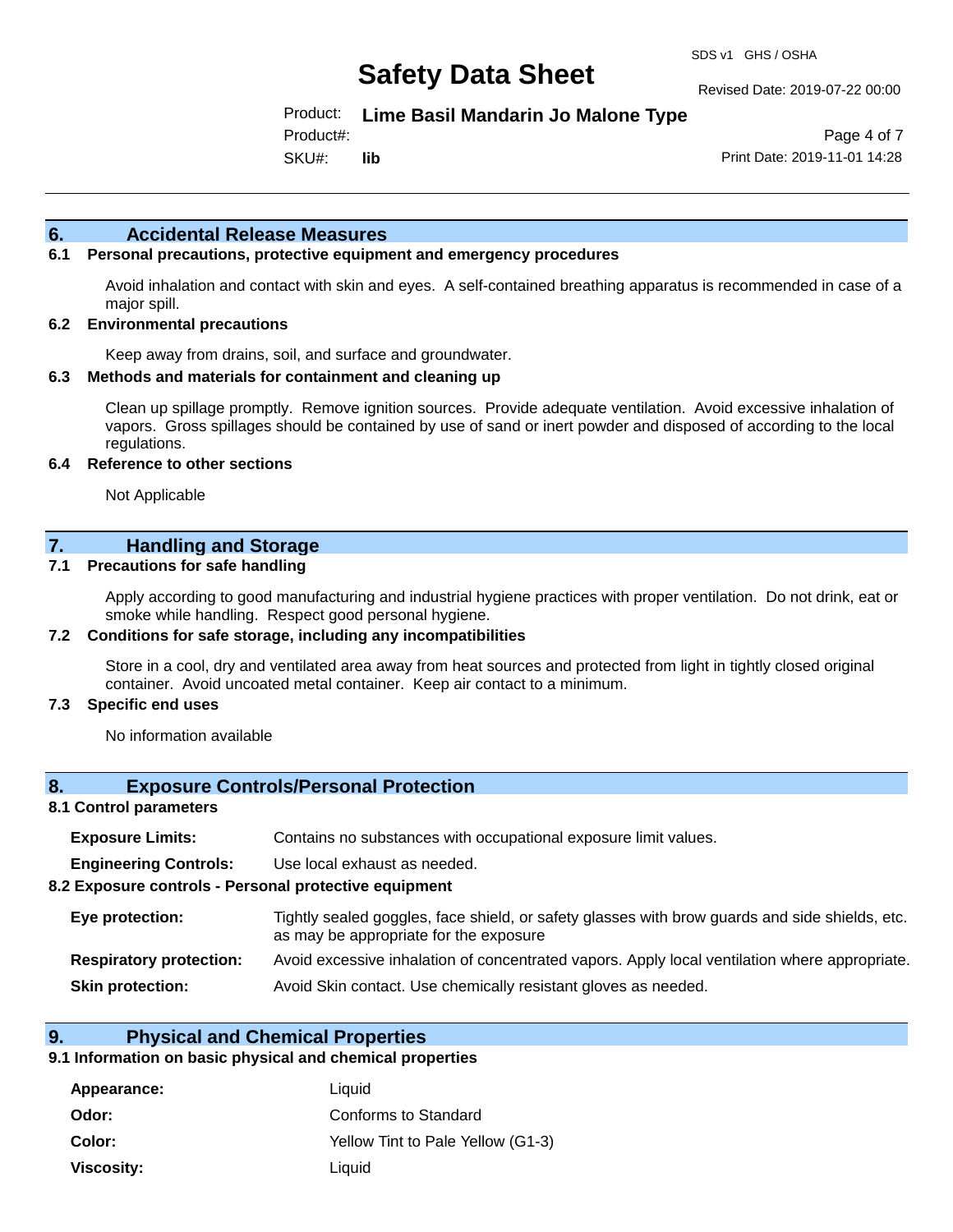# Product: **Lime Basil Mandarin Jo Malone Type**

SKU#: Product#: **lib**

Page 5 of 7 Print Date: 2019-11-01 14:28

Revised Date: 2019-07-22 00:00

| <b>Freezing Point:</b>       | Not determined     |
|------------------------------|--------------------|
| <b>Boiling Point:</b>        | Not determined     |
| <b>Melting Point:</b>        | Not determined     |
| <b>Flashpoint (CCCFP):</b>   | $>200$ F (93.33 C) |
| <b>Auto flammability:</b>    | Not determined     |
| <b>Explosive Properties:</b> | None Expected      |
| <b>Oxidizing properties:</b> | None Expected      |
| Vapor Pressure (mmHg@20 C):  | 0.0946             |
| %VOC:                        | 0.09               |
| Specific Gravity @ 25 C:     | 1.0510             |
| Density @ 25 C:              | 1.0480             |
| Refractive Index @ 20 C:     | 1.5360             |
| Soluble in:                  | Oil                |

# **10. Stability and Reactivity**

| 10.1 Reactivity                         | <b>None</b>                                        |
|-----------------------------------------|----------------------------------------------------|
| <b>10.2 Chemical stability</b>          | Stable                                             |
| 10.3 Possibility of hazardous reactions | None known                                         |
| <b>10.4 Conditions to avoid</b>         | None known                                         |
| 10.5 Incompatible materials             | Strong oxidizing agents, strong acids, and alkalis |
| 10.6 Hazardous decomposition products   | None known                                         |

# **11. Toxicological Information**

# **11.1 Toxicological Effects**

Acute Toxicity Estimates (ATEs) based on the individual Ingredient Toxicity Data utilizing the "Additivity Formula"

| Acute toxicity - Oral - (Rat) mg/kg                | (LD50: 1819.9780) Harmful if swallowed                   |
|----------------------------------------------------|----------------------------------------------------------|
| Acute toxicity - Dermal - (Rabbit) mg/kg           | (LD50: 3855.8789) May be harmful in contact with skin    |
| Acute toxicity - Inhalation - (Rat) mg/L/4hr       | (LD50: 88.9955) May be harmful if inhaled                |
| <b>Skin corrosion / irritation</b>                 | May be harmful if inhaled                                |
| Serious eye damage / irritation                    | Not classified - the classification criteria are not met |
| <b>Respiratory sensitization</b>                   | Not classified - the classification criteria are not met |
| <b>Skin sensitization</b>                          | May cause an allergic skin reaction                      |
| <b>Germ cell mutagenicity</b>                      | Not classified - the classification criteria are not met |
| Carcinogenicity                                    | Not classified - the classification criteria are not met |
| <b>Reproductive toxicity</b>                       | Not classified - the classification criteria are not met |
| Specific target organ toxicity - single exposure   | Not classified - the classification criteria are not met |
| Specific target organ toxicity - repeated exposure | Not classified - the classification criteria are not met |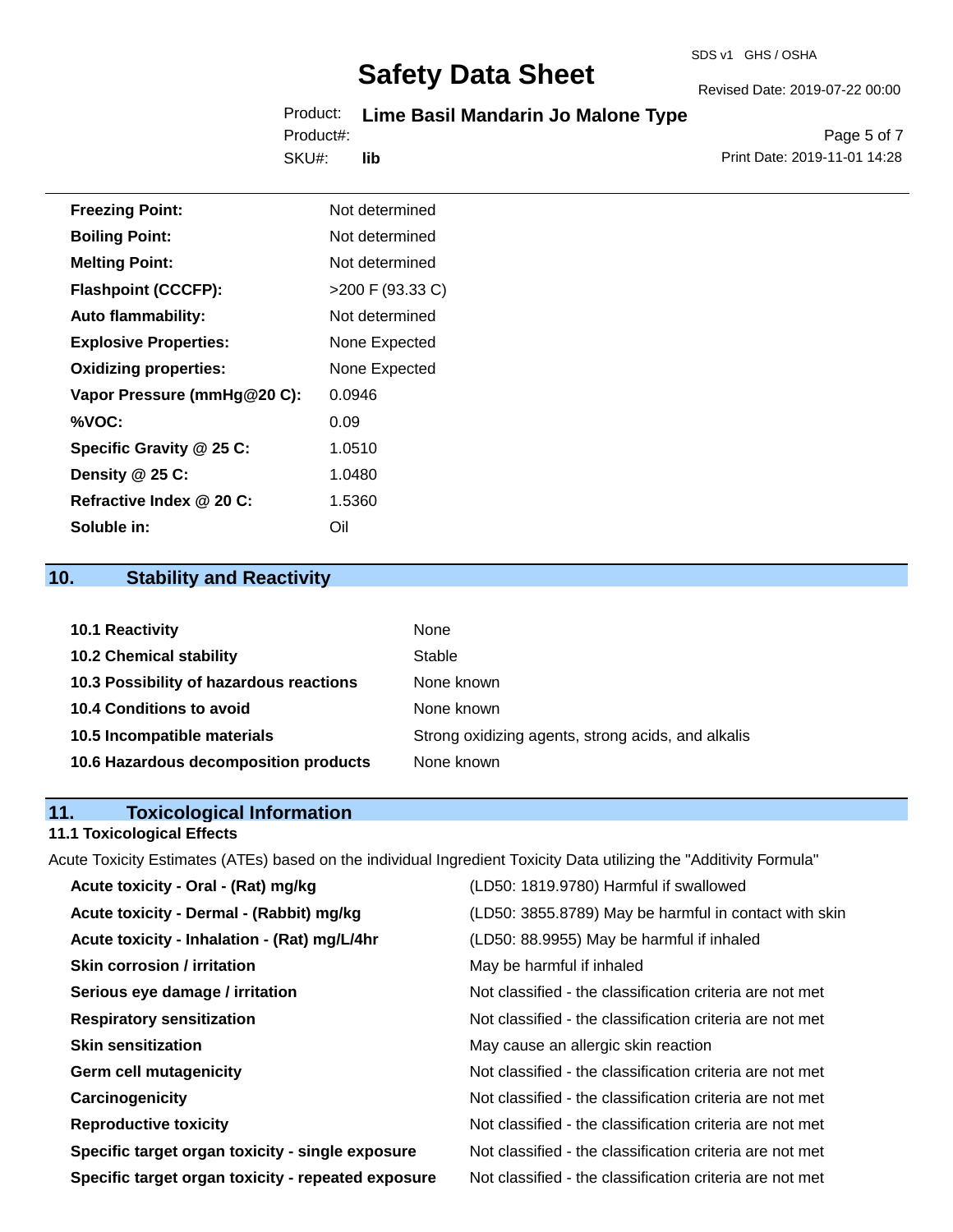SDS v1 GHS / OSHA

Revised Date: 2019-07-22 00:00

Page 6 of 7

Product: **Lime Basil Mandarin Jo Malone Type**

Product#:

SKU#: **lib** Print Date: 2019-11-01 14:28

**Aspiration hazard Not classified - the classification criteria are not met** Not classified - the classification criteria are not met

### **12. Ecological Information**

**12.1 Toxicity**

| <b>Acute acquatic toxicity</b>     | Very Toxic to aquatic life                      |  |  |
|------------------------------------|-------------------------------------------------|--|--|
| <b>Chronic acquatic toxicity</b>   | Toxic to aquatic life with long lasting effects |  |  |
| <b>Toxicity Data on soil</b>       | no data available                               |  |  |
| <b>Toxicity on other organisms</b> | no data available                               |  |  |
|                                    |                                                 |  |  |
| 12.2 Persistence and degradability | no data available                               |  |  |
| 12.3 Bioaccumulative potential     | no data available                               |  |  |
| 12.4 Mobility in soil              | no data available                               |  |  |
| 12.5 Other adverse effects         | no data available                               |  |  |

#### **13. Disposal Conditions**

#### **13.1 Waste treatment methods**

Do not allow product to reach sewage systems. Dispose of in accordance with all local and national regulations. Send to a licensed waste management company.The product should not be allowed to enter drains, water courses or the soil. Do not contaminate ponds, waterways or ditches with chemical or used container.

### **14. Transport Information**

| <b>Marine Pollutant</b>                                       | Yes. Ingredient of greatest environmental impact:<br>120-51-4 : (70 - 80 %) : Benzyl Benzoate |              |                                     |                 |               |  |  |
|---------------------------------------------------------------|-----------------------------------------------------------------------------------------------|--------------|-------------------------------------|-----------------|---------------|--|--|
| Regulator                                                     |                                                                                               | <b>Class</b> | <b>Pack Group</b>                   | <b>Sub Risk</b> | UN-nr.        |  |  |
| U.S. DOT (Non-Bulk)                                           |                                                                                               |              | Not Regulated - Not Dangerous Goods |                 |               |  |  |
| <b>Chemicals NOI</b>                                          |                                                                                               |              |                                     |                 |               |  |  |
| <b>ADR/RID (International Road/Rail)</b>                      |                                                                                               |              |                                     |                 |               |  |  |
| <b>Environmentally Hazardous</b><br>Substance, Liquid, n.o.s. |                                                                                               | 9            | $\mathbf{III}$                      |                 | <b>UN3082</b> |  |  |
| <b>IATA (Air Cargo)</b>                                       |                                                                                               |              |                                     |                 |               |  |  |
| <b>Environmentally Hazardous</b><br>Substance, Liquid, n.o.s. |                                                                                               | 9            | $\mathbf{III}$                      |                 | <b>UN3082</b> |  |  |
| IMDG (Sea)                                                    |                                                                                               |              |                                     |                 |               |  |  |
| <b>Environmentally Hazardous</b><br>Substance, Liquid, n.o.s. |                                                                                               | 9            | $\mathbf{III}$                      |                 | <b>UN3082</b> |  |  |

### **15. Regulatory Information**

#### **U.S. Federal Regulations**

**TSCA (Toxic Substance Control Act)** All components of the substance/mixture are listed or exempt **40 CFR(EPCRA, SARA, CERCLA and CAA)** This product contains NO components of concern.